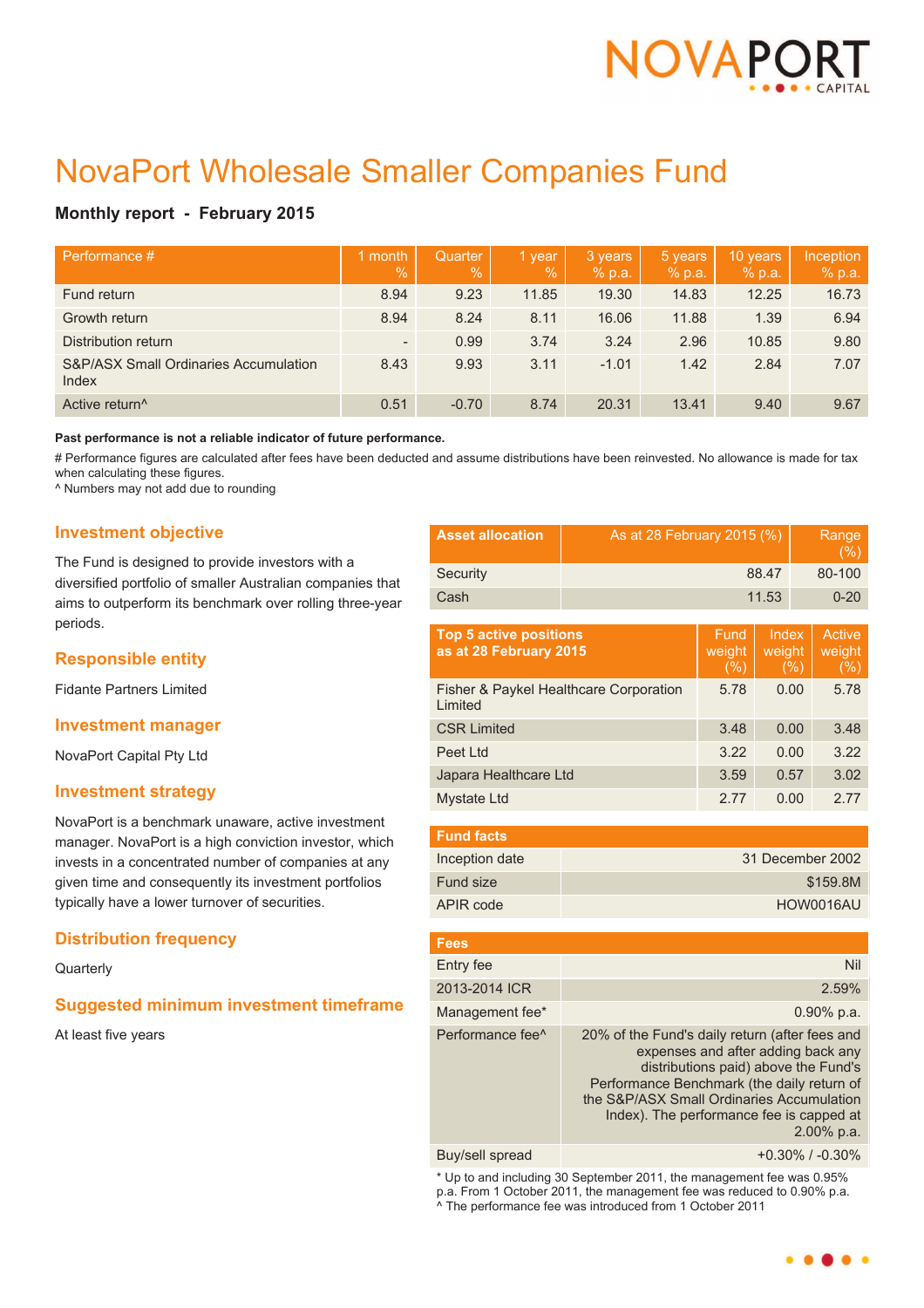# **Sector exposure as at 28 February 2015**



# **Market overview**

The Small Ordinaries Accumulation Index experienced its strongest month since July 2013 with the index up 8.43%, outperforming the ASX top 100 which posted a return of 6.8%. The Resources sector was up 10.88% while Industrials finished the month up 7.95%.

While the release of December half results tends to be the key focus for investors in February, this time around the Reserve Bank's decision to cut rates by 25 basis points to 2.25% added further momentum to the market which had been building over late January.

As expected over the reporting season, companies highlighted still generally weak conditions across the Australian economy. Lower commodities prices are impacting the miners as well as related services companies with weak consumer and business confidence impacting the east coast. The only material exception at this stage remains the housing sector which is seeing the flow on benefits of previously reported strong approval and finance numbers.

Forecast earnings for the remainder of the financial year were slightly down compared to expectations leading into reporting season implying that the strong market return over February was driven by an expansion in earnings multiples. This would suggest that either the market is in expensive territory or we are at the bottom of the earnings cycle with an expectation of better times ahead (ie, from FY16 onwards), justifying a higher multiple on short term earnings.

Another key observation of the reporting season was the volatility in prices. Companies with solid results, and demonstrable growth profiles independent of underlying economic conditions, experienced a further rerating on already high multiples. Meanwhile, companies missing expectations experienced a sharp de-rating.

# **Fund performance summary**

The S&P/ASX Small Ordinaries Accumulation Index returned +8.43% for February. The fund outperformed the market and delivered a +8.94% return over February.

# **Performance of key securities**

## **Key contributors**

| ∣ Security name                    | Sector                        |      | Active weight %   Value added % |
|------------------------------------|-------------------------------|------|---------------------------------|
| Japara Healthcare Ltd              | <b>Health Care</b>            | 3.02 | 0.68                            |
| Domino's Pizza Enterprises Limited | <b>Consumer Discretionary</b> | 0.99 | 0.48                            |
| Sirtex Medical Limited             | <b>Health Care</b>            | 1.57 | 0.41                            |